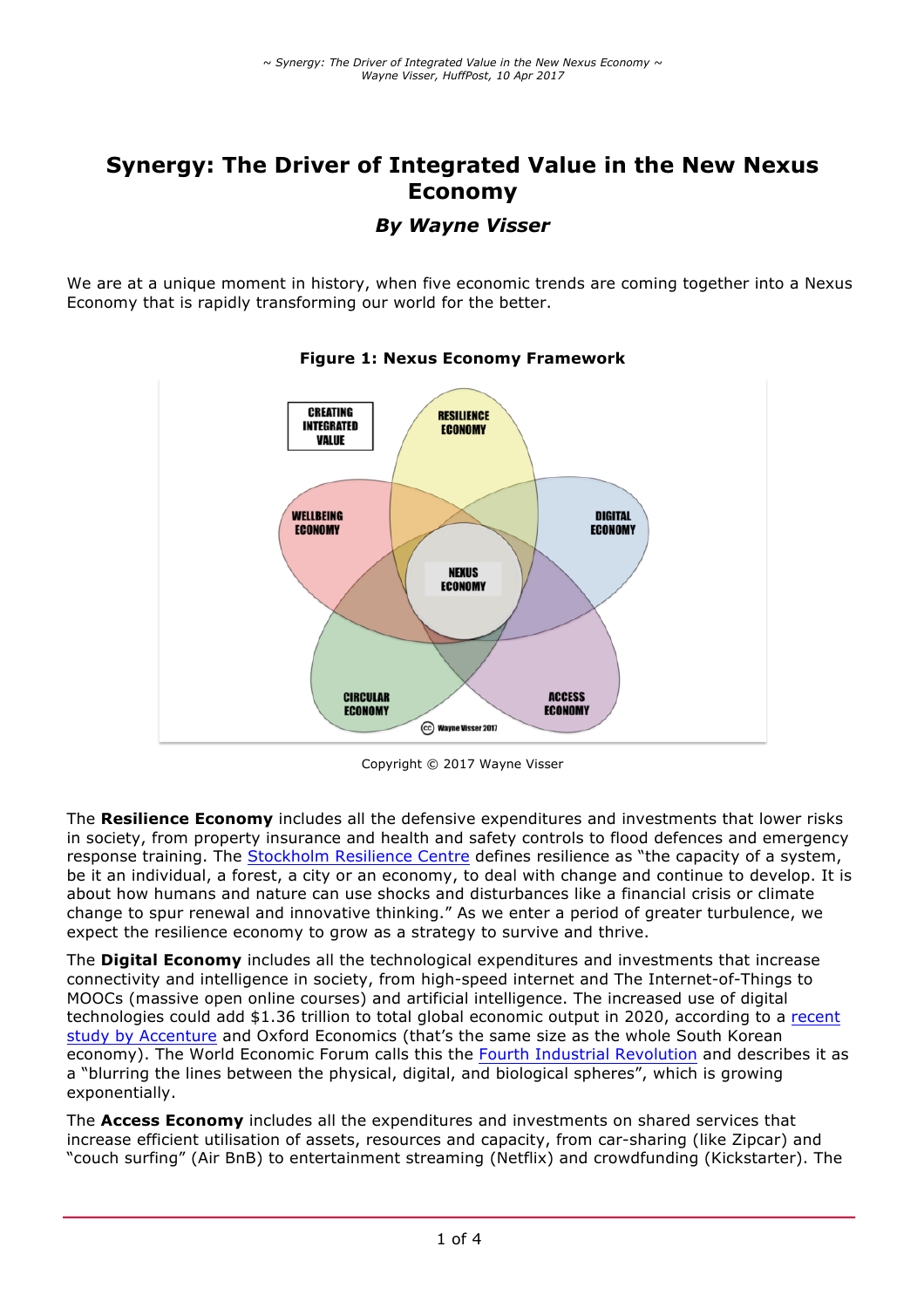access economy (a term promoted by Harvard Business Review to suggest that customers increasingly want utilitarian value from accessing benefits from a product or service, rather than social value from intimate exchanges) is also known as the sharing economy, peer-to-peer marketplace, or collaborative consumption. PwC estimates the access economy may be worth \$335 billion by 2025.

The **Circular Economy** includes all the expenditures and investments that decouple economic growth from environmental impact by 'closing the loop' on resource and energy flows, from waste recycling and biodegradable plastics to renewable energy and biomimicry designs. The circular economy draws on an evolution of concepts and practices since the 1960s that include 'spaceship earth' thinking, eco-balance, life cycle analysis, industrial ecology, industrial symbiosis, cleaner production, eco-innovation and cradle to cradle. In the book Waste to Wealth, based on analysis by Accenture, the circular economy opportunity is valued at \$4.5 trillion by 2030.

The **Wellbeing Economy** includes all expenditures and investments that increase human health and happiness in society, from stress-relief practices and life coaching to plant-based diets and solutions to social diseases (like crime, inequality, suicide, domestic violence). There are various national indicators that have been created to demonstrate the limitations of economic growth as an indicator of progress in society, by measuring human wellbeing instead, such as the Social Progress Index, the Happy Planet Index and the OECD Better Life Initiative. As we become more conscious of the health impacts of lifestyle, consumerism, diet and pollution, the wellbeing economy is set to grow rapidly.

Each of these economic trends have spawned an aligned business strategy in response to the opportunities that they represent. Each on their own is a strategy for future-fitness.



**Figure 2: 5-S Synergies for Creating Integrated Value Framework**

Copyright © 2017 Wayne Visser

A **Safe Strategy** is one in which our organisations, communities, cities and countries do not damage our health and wellbeing; rather, they minimize our exposure to toxins, sickness, disease and danger, allowing us to feel physically and psychologically secure. The test question is: to what extent does your organisation protect and care for us, i.e. your stakeholders? Keywords are: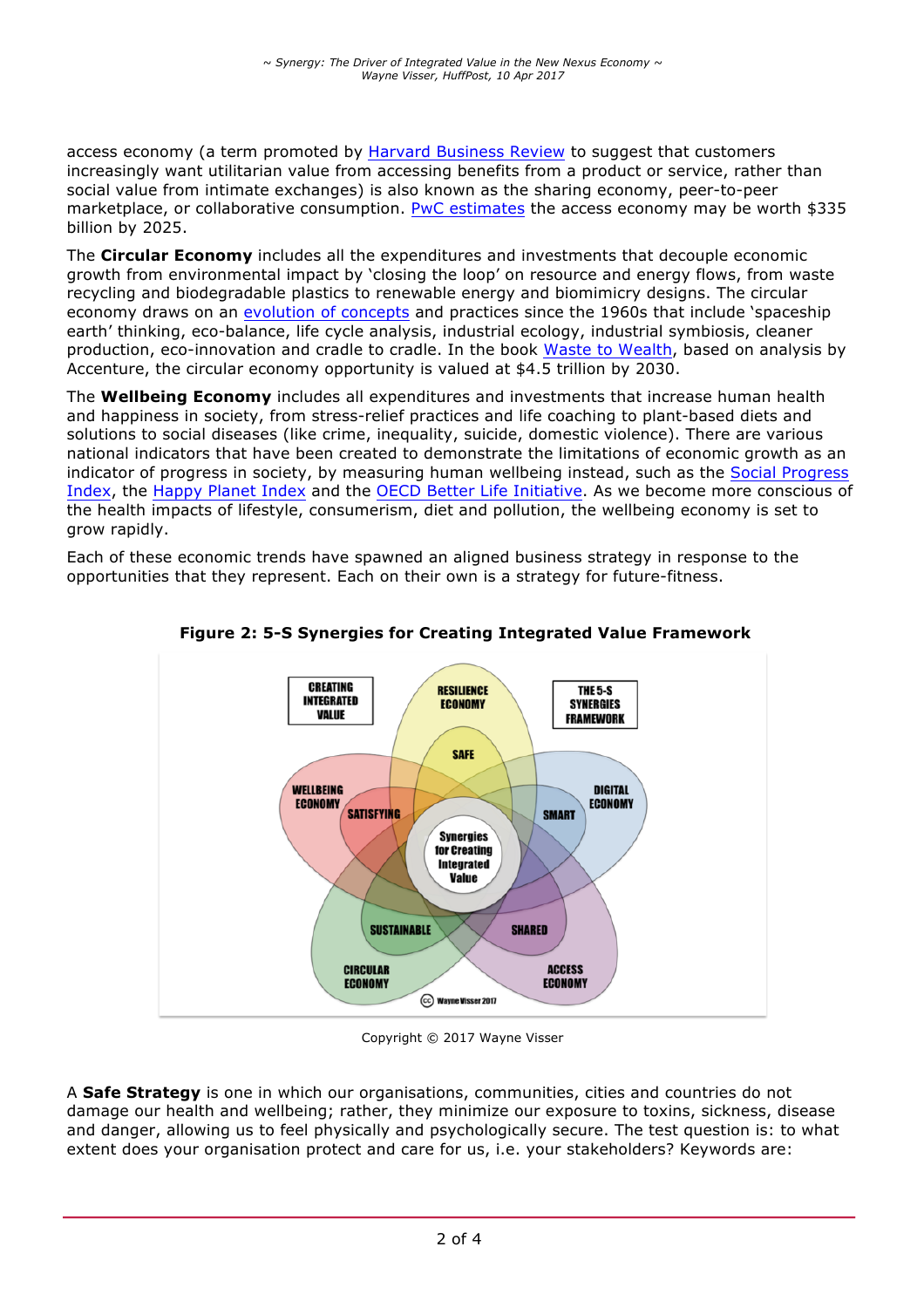healthy, secure, resilient. Example indicators include: occupational health & safety, toxicity, risk, and emergency preparedness.

A **Smart Strategy** is one in which our organisations, communities, cities and countries use technology to better connect us to each other and allow us to share what we value most, and facilitate more democratic governance by allowing us (as customers or citizens) to give direct, immediate feedback. The test question is: to what extent does your organisation connect and empower us? Keywords are: educated, connected, responsive. Example indicators include: connectivity, access to knowledge, and R&D investment.

A **Shared Strategy** is one in which our organisations, communities, cities and countries address issues of equity and access by being transparent about the distribution of value in society and working to ensure that benefits are fairly shared and diversity is respected. The test question is: to what extent does your organisation include and value us? Keywords are: fair, diverse, inclusive. Example indicators include: value distribution, stakeholder participation, and diversity.

A **Sustainable Strategy** is one in which our organisations, communities, cities and countries operate within the limits of the planet by radically changing resource consumption and ecosystem impacts, with a shift to renewable energy and resources, closing the loop on production and moving to a low carbon society. The test question is: to what extent does your organisation protect and restore our environment? Keywords are: renewable, enduring, evolutionary. Example indicators include: externality pricing, footprint analysis, and renewability.

A **Satisfying Strategy** is one in which our organisations, communities, cities and countries produce high quality services that satisfy our human needs, as well as enabling a lifestyle and culture that values quality of life, happiness and other indicators of wellbeing. The test question is: to what extent does your organisation fulfil and inspire us? Keywords are: beneficial, beautiful, meaningful. Example indicators include: quality standards, levels of satisfaction, and happiness.



**Figure 3:** *Strategic Value Creation Matrix*

Copyright © 2017 Wayne Visser